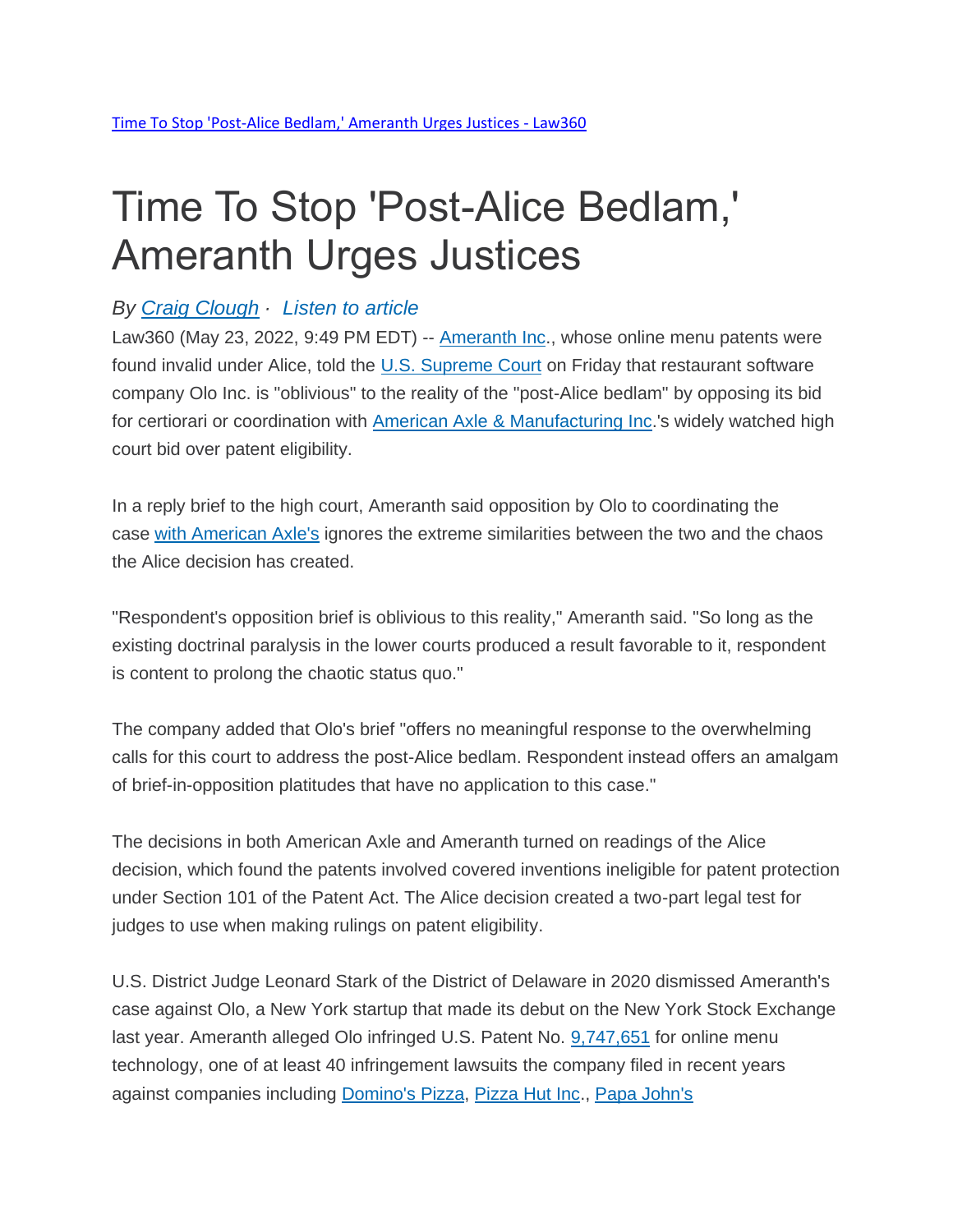## [USA](https://www.law360.com/companies/papa-john-s-international-inc) and [GrubHub Inc.](https://www.law360.com/companies/grubhub-inc)

After Judge Stark found the patent invalid, the Federal Circuit affirmed the decision the following year.

In March, Ameranth [asked](https://www.law360.com/articles/1473688/menu-tech-biz-tries-to-latch-onto-american-axle-case) the high court to review the case or at least coordinate it with American Axle's, which is an appeal from a sharply split ruling from the full Federal Circuit over the eligibility of a driveshaft patent.

The high court is notably still waiting for the federal government to offer its take on the American Axle case after the justices requested it [almost](https://www.law360.com/articles/1380789/justices-want-sg-s-take-on-american-axle-patent-fight) a year ago. It's the only case from that session that the solicitor general's office has yet to deliver a requested opinion on, and, in that time, [numerous](https://www.law360.com/articles/1463139) [companies](https://www.law360.com/articles/1427145) have pegged their appeals on the case.

Ameranth is the project of a man named Keith McNally, who had left his job as a designer for the defense contractor Litton Industries in the 1990s in order to sell technology related to an idea his petition called a "new and useful intelligent automated assistant."

In its reply brief, Ameranth tried to convince the high court to take another look at the Alice decision.

"After rejecting all prior pleas to clarify the Alice test, this court should perceive why the situation is now materially different," Ameranth said. "The bridge to the technological future is crumbling under the Federal Circuit's chaotic deadlock. Quibbling over which vehicle will traverse the abyss forestalls the cure that only this court can provide."

Ameranth also said the Federal Circuit's 6-6 split on the American Axle case shows the importance of clarification from the high court, quoting the ruling as saying its judges "are at a loss as to how to uniformly apply [Section] 101 … There is very little about which all twelve of us are unanimous, especially when it comes to [Section] 101. We are unanimous in our unprecedented plea for guidance."

Ameranth also said that Olo is off base to argue that Amernath did not identify any issue worth a review in the case.

"The same district court judge granted judgment against Ameranth and American Axle in